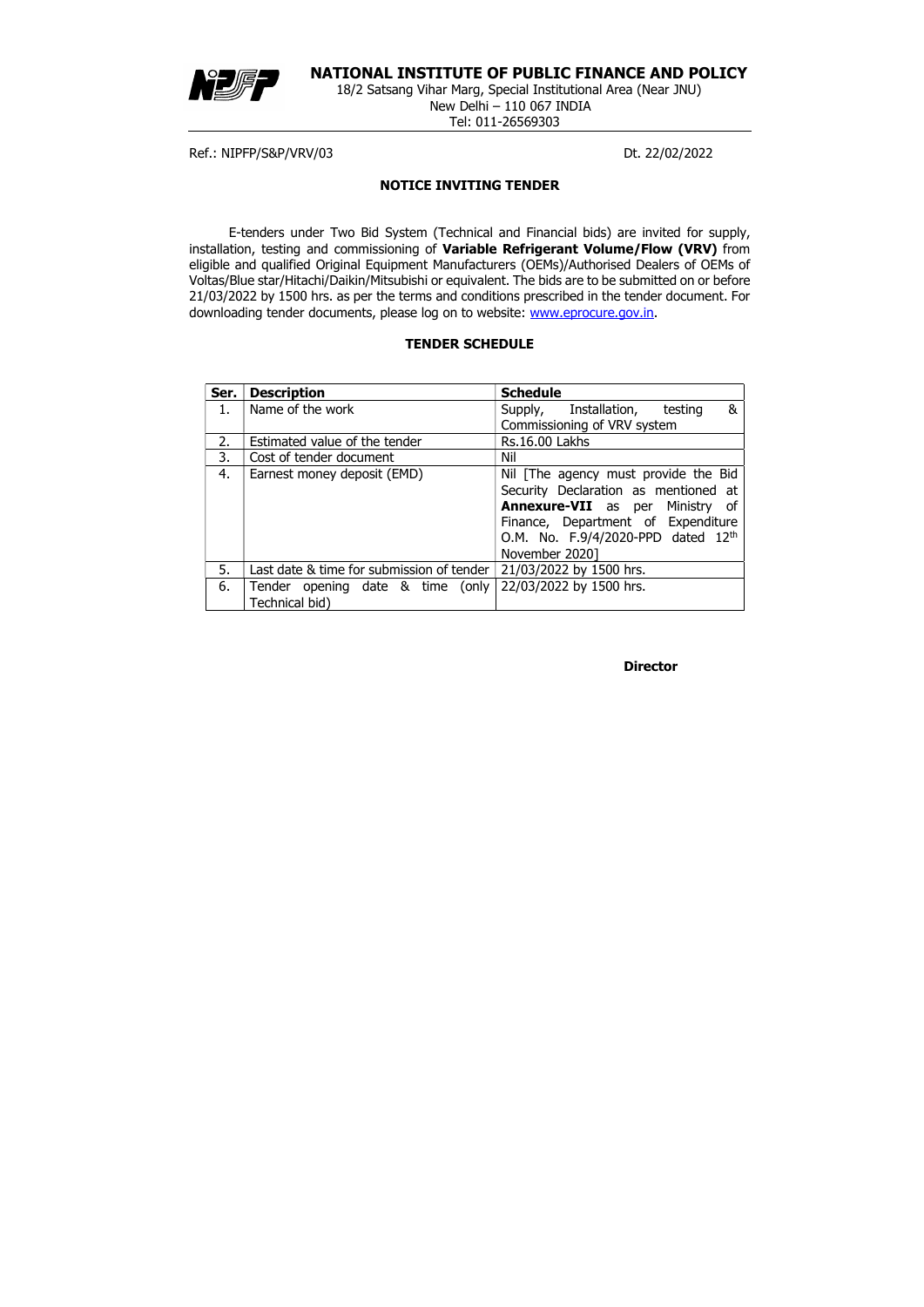E-tenders are invited for Supply, Installation, testing & commissioning of "Variable Refrigerant Volume/Flow (VRV)" as per details and specifications shown in Annexure-II

## TERMS & CONDITIONS

## (A) ELIGIBILITY/QUALIFICATION CRITERIA:

# The tenderers must fulfill the following eligibility criteria failing which their offer will be summarily rejected: -

1. The tenderer must possess required valid licenses, Registration etc. issued by the Competent Authority as per law.

- (a) One supply order of Rs.12.80 Lakh or more,  $OR$
- (b) Two supply orders of Rs.9.60 lakh each or more,  $OR$
- (c) Three supply orders of Rs.6.40 Lakhs each or more

2. If the tenderer is the authorized dealer/sole distributor of equipment, the Certificate to this effect should be attached (not applicable for the manufacturer of the product).

3. The tenderer must have completed satisfactorily during the last 03 Financial Years (2018- 19, 2019-20 and 2020-21) and the Current Financial Year combined, at least

issued by any Govt./Autonomous/PSU Organization (Central or State) for supplying the same or similar item.

[N.B.: (i) the supply in progress irrespective of any value against any supply order not satisfactorily supplied/completed/executed shall not be considered; (ii) Supply in any private organization shall not be considered.]

4. The tenderer must have the annual turnover of at least Rs.32,00,000.00 (Rupees Thirty Two only) or more during each of the last 03 Financial Years (2018-19, 2019-20 and 2020-21).

5. The tenderer must have its own Bank Account, PAN, TAN, GSTIN No. etc.

6. The tenderer must submit the following documents (self-attested) along with the tender (scanned and uploaded with the tender document):

(a) Documentary proof of the registration/license etc. issued by the Competent Authority.

(b) Purchase Orders issued by the concerned Govt./Autonomous/PSU Organization (Central or State) under the signature of the appropriate authority as regards Sl.No.-3 above. The certificate must contain: -

- (i) Full name (with description) of items supplied
- (ii) Supply order No.
- (iii) Supply order date
- (iv) Quantity supplied
- (v) Value of the complete supplies made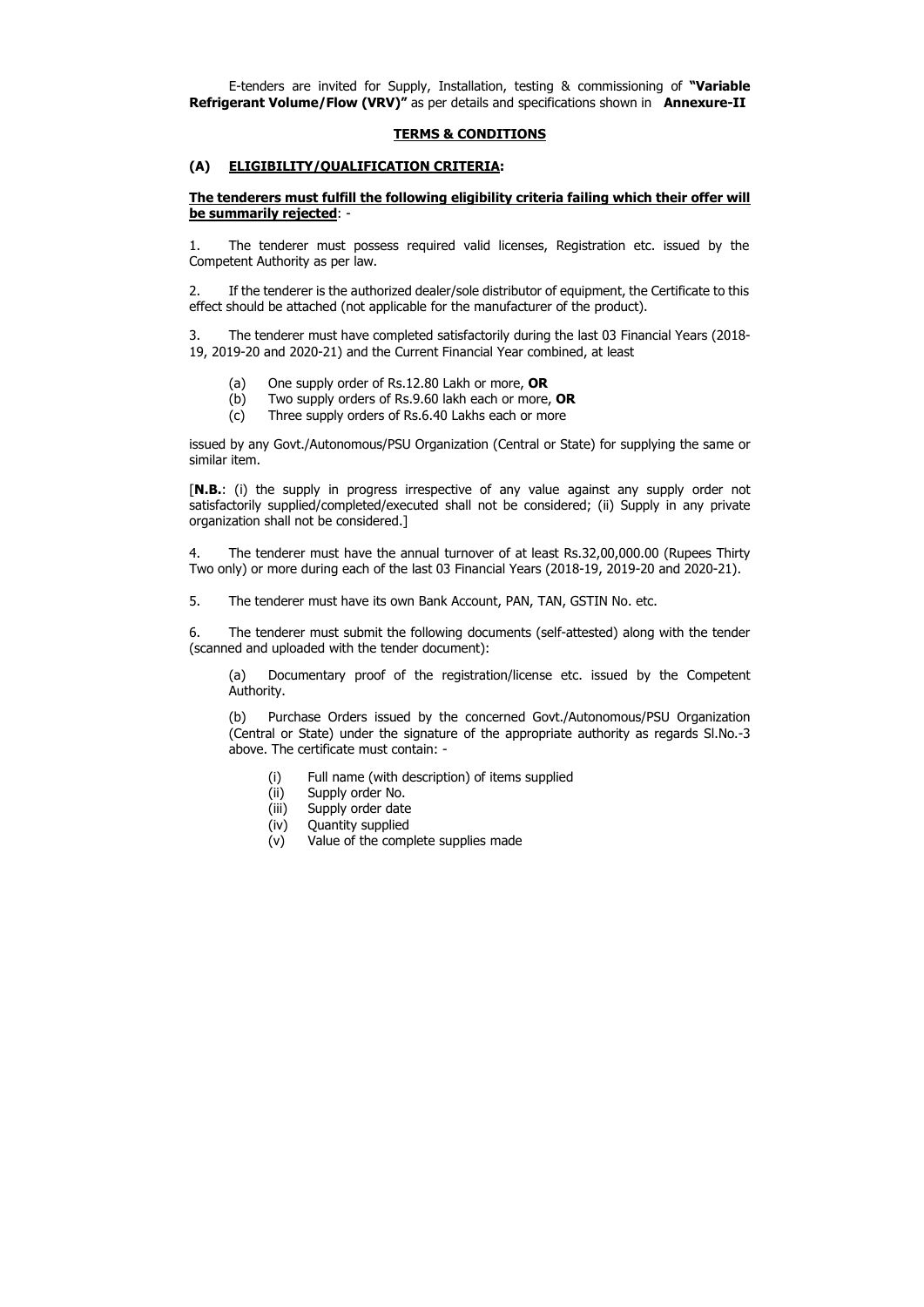- (c) Copy of income tax return and annual accounts of the last 03 Financial Years.
- (d) Photocopies of bank account, PAN, GSTIN, TAN Nos. etc.
- (e) Certificate of dealership/distributorship as applicable.

(f) The agency must not have been debarred from any establishment. An Undertaking to this effect is to be submitted in the specified format (Annexure-V).

(h) Bidders from neighbouring countries: Any bidder from a country which shares a land border with India will be eligible to bid in any procurement whether of goods, services (including consultancy services and non-consultancy services) or works (including turnkey projects) only if the bidder is registered with the Department for Promotion of Industry and Internal Trade (DPIIT) as per GOI Ministry of Finance, Department of Expenditure Order No. F.No.6/18/2019-PPD dated 23rd July 2020. A certificate in this regard is to be submitted as per **Annexure-VI**.

(g) In accordance with the Ministry of Finance Office memorandum No. F 20/2/2014 PPD (Pt) dated 25<sup>th</sup> July 2016 the institution may relax condition of prior turnover and prior experiences for Start-ups and MSMEs subject to meeting of quality and technical specifications on case-to-case basis.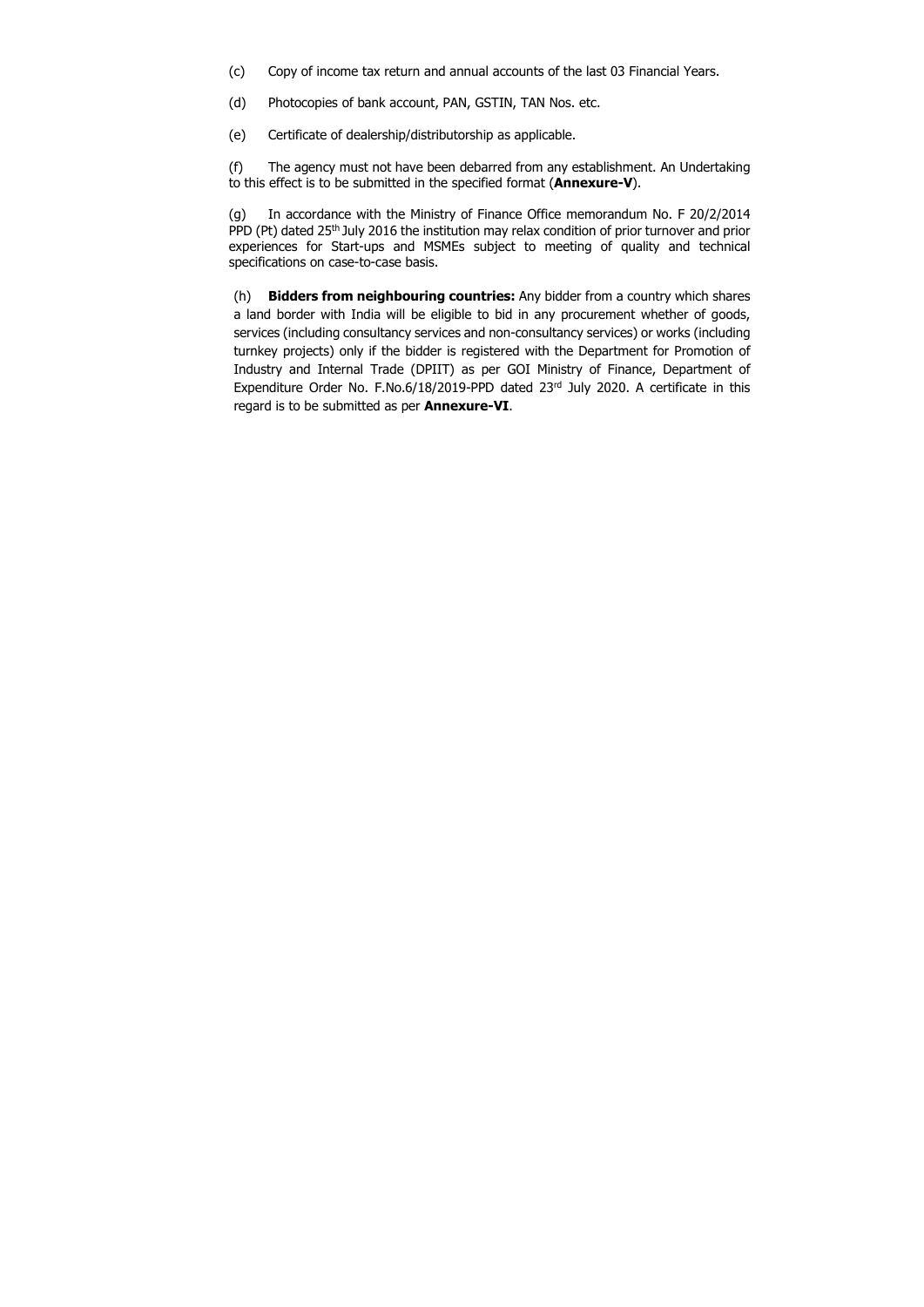## (B). PURCHASE PREFERENCE / RESTRICTIONS TO/OF LOCAL CONTENT AND MAKE IN INDIA (APPLICABLE FOR ALL PROCUREMENT ABOVE Rs.5.00 LAKH) FROM CLASS-I & CLASS-II LOCAL SUPPLIERS.

1. Eligibility for participation in the tender: Only 'Class-I local supplier' and 'Class-II local supplier', as defined under Public Procurement (Preference to make in India) Order – 2017 vide Order No. P-45021/2/2017-PP (BE-II) dated 16<sup>th</sup> September 2020, shall be eligible to bid. As per Order, the definitions of Local Content, Local Supplier etc. are as under:

Local content: 'Local content' means the amount of value added in India which shall, unless otherwise prescribed by the Nodal Ministry, be the total value of the item procured (excluding net domestic indirect taxes) minus the value of imported content in the item (including all customs duties) as a proportion of the total value, in percent.

- (a) Class-I Local Supplier local content equal to or more than 50%.
- (b) Class-II Local Supplier local content more than 20% but less than 50%.
- (c) Non- Local supplier: local content less than or equal to 20%.
- 2. Margin of Purchase Preference: The Margin of price preference shall be 20%.

3. In the procurement of goods or services or works, the following procedure is to be followed in case of divisible supply:

7. For item valued more than **Rs.10.00 crores** bidders are required to provide a certificate (Annexure-IV) from the statutory auditor or cost auditor of the company (in the case of companies) or from a practicing cost/chartered accountant.

(a) If L1 is 'Class-I local supplier', the contract for full quantity will be awarded to L1.

(b) If L1 is not a 'Class-I local supplier', 50% of the order quantity shall be awarded to L1; balance 50% quantity shall be awarded to the Class-I local suppliers (subject to Class-I local supplier's quoted price, falls within the margin of purchase preference) after matching the L1 price in that order. In case of denial for matching L1 price by Class-I local suppliers, 100% quantity to L1 bidder be awarded.

4. In case, goods or services or works are not divisible, preference is to be given for Class-I local suppliers (subject to Class-I local supplier's quoted price, falls within the margin of purchase preference), in case Class-I local suppliers do not agree to match the L1 price, the 100% quantity Order is to be placed on L1 without splitting.

5. "Class-II local supplier" will not get purchase preference in any procurement, undertaken by procuring entities.

6. Bidder must enclose undertaking/self-declaration certificate along with the technical bid (Annexure-IV).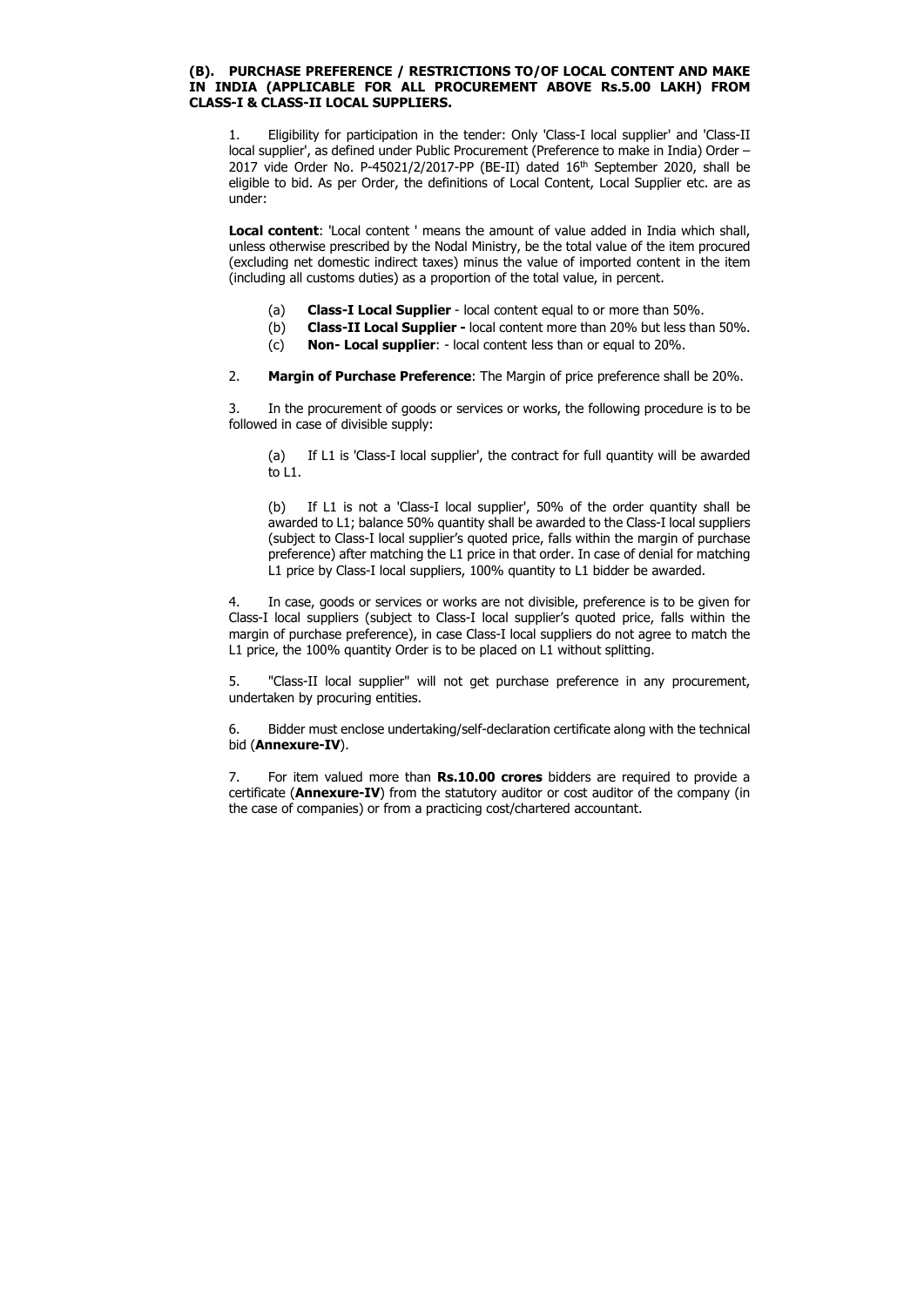8. False declarations will be in breach of the Code of Integrity under **Rule 175(1)(ii)(h) of** the General Financial Rules for which a bidder or its successors can be debarred as per Rule 151 (iii) of the General Financial Rules along with such other action as may be permissible under law.

## (C). FUNDAMENTAL PRINCIPLES OF PUBLIC BUYING AS PER MINISTRY OF FINANCE, GOI ORDER NO. F.NO.6/18/2019-PPD DATED 23RD JULY 2020.

1. Any bidder from a country which shares a land border with India will be eligible to bid in this tender only if the bidder is registered with the Department for Promotion of Industry and Internal Trade (DPIIT).

- (d) An entity whose *beneficial owner* is situated in such a country; or
- (e) An Indian (or other) agent of such an entity; or
- (f) A natural person who is a citizen of such a country; or

2. "Bidder" (including the term 'tenderer', 'consultant' or 'service provider' in certain contexts) means any person or firm or company, including any member of a consortium or joint venture (that is an association of several persons, or firms or companies), every artificial juridical person not falling in any of the descriptions of bidders stated hereinbefore, including any agency branch or office controlled by such person, participating in a procurement process.

3. Bidder from a country which shares a land border with India" for the purpose of this Order means: -

(a) An entity incorporated, established or registered in such a country; or

(b) A subsidiary of an entity incorporated, established or registered in such a country; or

(c) An entity substantially controlled through entities incorporated, established or registered in such a country; or

(g) A consortium or joint venture where any member of the consortium or joint venture falls under any of the above

4. The *beneficial owner* for the purpose of (3) above will be as under:

(a) In case of a company or Limited Liability Partnership, the beneficial owner is the natural person(s), who, whether acting alone or together, or through one or more juridical person, has a controlling ownership interest or who exercises control through other means. Explanation-

(i) "Controlling ownership interest" means ownership of or entitlement to more than twenty-five per cent. of shares or capital or profits of the Company Control shall include the right to appoint majority of the directors or to control the management or policy decisions including by virtue of their shareholding or management rights or shareholders agreements or voting agreements.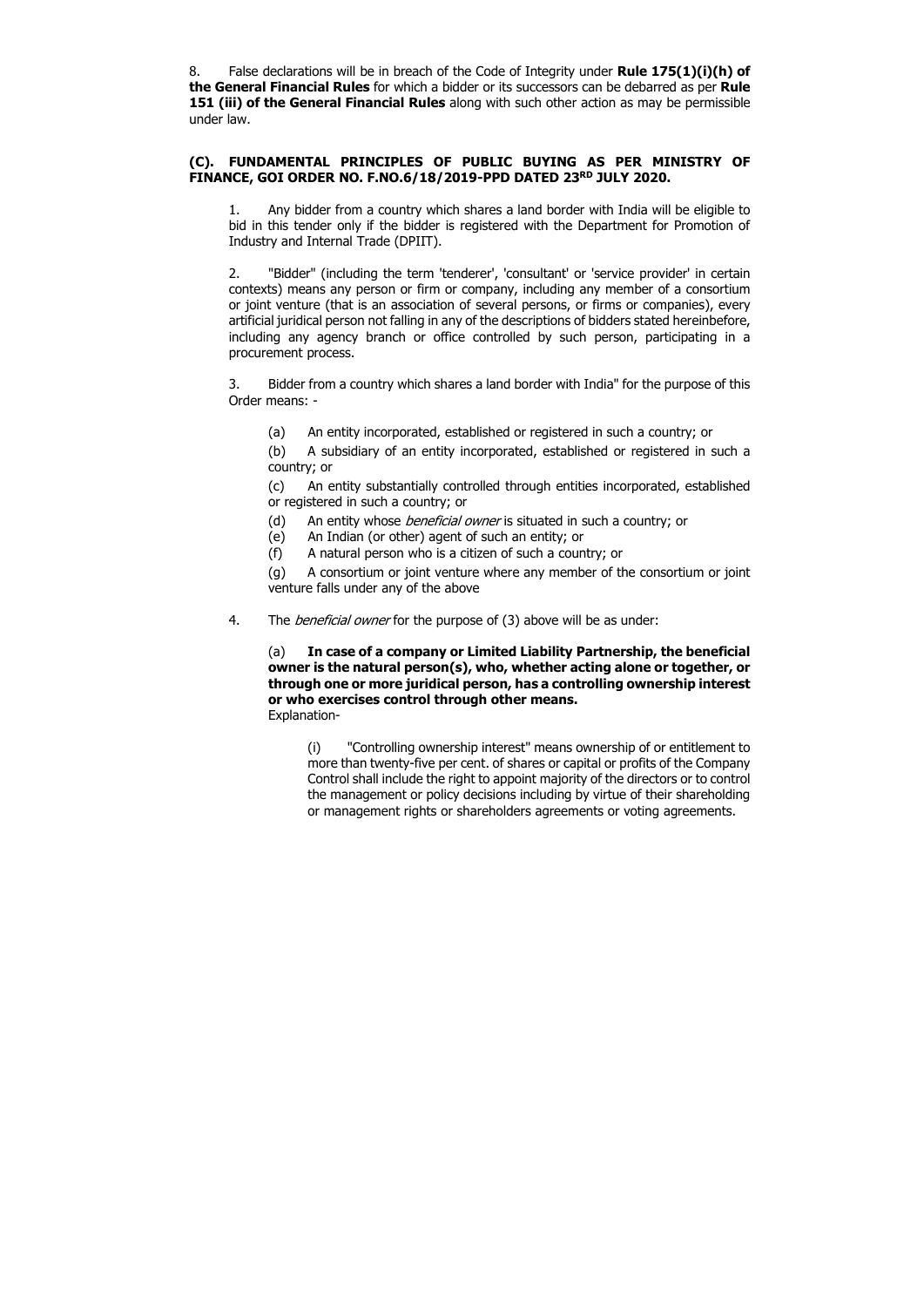(b) In case of a partnership firm, the beneficial owner is the natural person(s) who, whether acting alone or together, or through one or more juridical person, has ownership of entitlement to more than fifteen percent of capital or profits of the partnership;

(c) In case of an unincorporated association or body of individuals, the beneficial owner is the natural person(s), who, whether acting alone or together, or through one or more juridical person, has ownership of or entitlement to more than fifteen percent of the property or capital or profits of such association or body of individuals;

(d) Where no natural person is identified under (a) or (b) or (c) above, the beneficial owner is the relevant natural person who holds the position of senior managing official;

6. Applicable in case of Works contracts, including Turnkey contracts. The successful bidder shall not be allowed to sub-contract works to any contractor from a country which shares a land border with India unless such contractor is registered with the Department for Promotion of Industry and Internal Trade (DPIIT).

1. Submission of Bids: The tenderer shall upload separately two bids: Technical Bid and **Financial Bid.** Bidders or its representative may visit the institute on any working days during office hours before quoting their price.

(e) In case of a trust, the identification of beneficial owner(s) shall include identification of the author of the trust, the trustee, the beneficiaries with fifteen percent or more interest in the trust and any other natural person exercising ultimate effective control over the trust through a chain of control or ownership.

5. An Agent is a person employed to do any act for another, or to represent another in dealings with third person.

# (D) OTHER TERMS & CONDITIONS:

(a) Technical Bid: The technical bid should be submitted on the letterhead of the tenderer addressed to the Director, National Institute of Public Finance and Policy (NIPFP) New Delhi containing the information detailed at **Annexure-I & II**. All pages of the tender documents should be signed, stamped, dated and serially numbered including the Annexures and uploaded online through scanned copies.

(b) Financial Bid: Schedule of price bid in the form of BoQ. The Financial Proposal/Commercial bid format is provided as BoQ along with this tender document at https://eprocure.gov.in/eprocure/app. Bidders are advised to download this BoQ as it is and quote their offer/rates in the permitted column and upload the same in the commercial bid. Bidder shall not tamper/modify the format of downloaded price bid template in any manner. In case if the same is found to be tempered/modified in any manner, tender will be completely rejected. The financial bid should be submitted online only in the eprocurement website only. Firm shall quote rates in Indian Rupee (INR) only as per the given format (excel) only. The bidders shall quote for rate F.O.R. at NIPFP New Delhi only.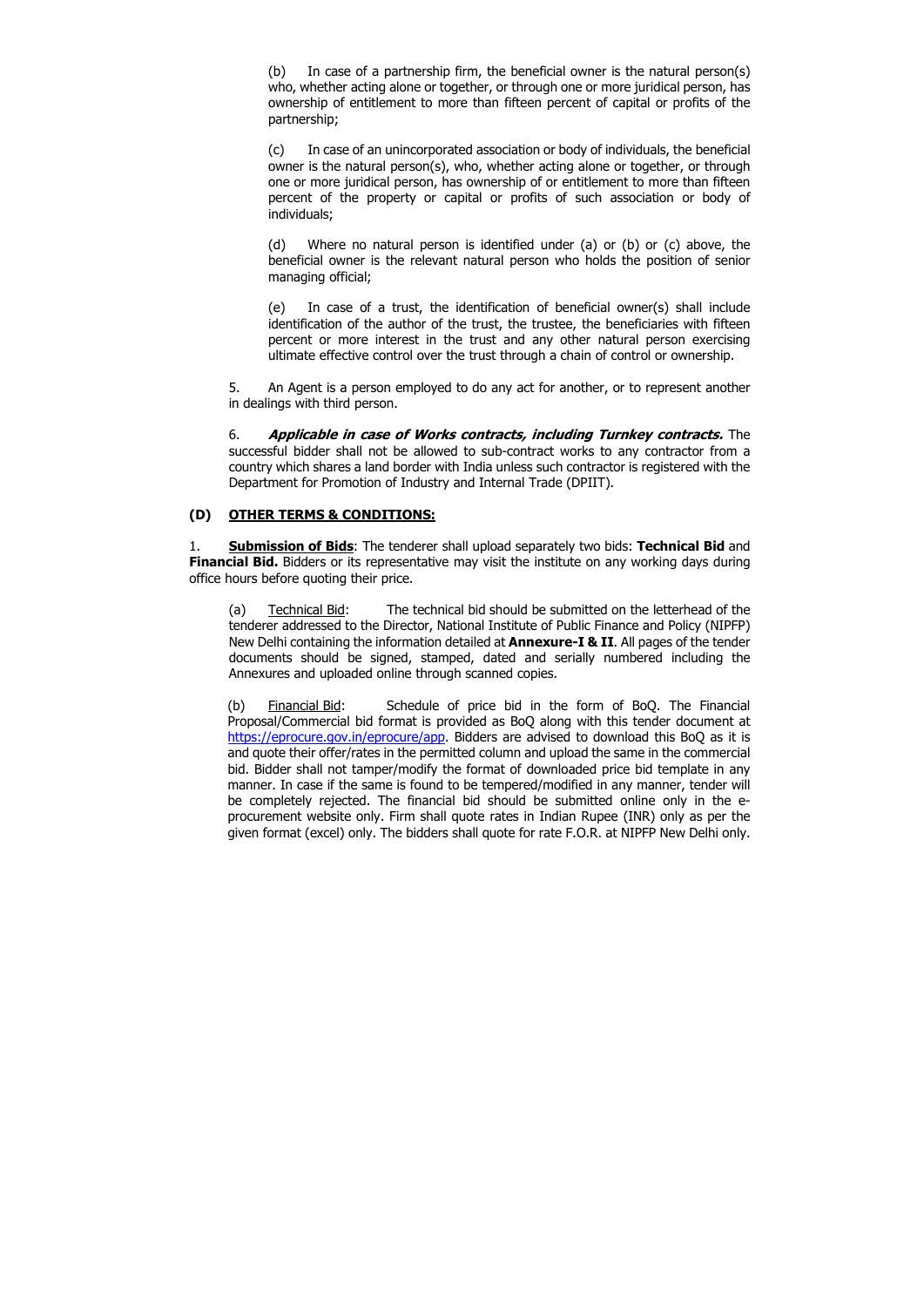(c) Mode of Submission. "Technical Bid" & "Financial Bid" must be uploaded separately clearly marked as "Technical Bid" & "Financial Bid". Tenders/bids submitted through post/courier/fax will not be considered at all.

(d) Bid Opening. Technical bids shall be opened first on the due date and evaluated. Subsequently, Financial bids of only those tenderers whose technical bids have been found suitable in accordance with the extant procedure, tender terms and conditions shall be opened.

2. **Tender Documents Availability**: Tender should be submitted online through https://eprocure.gov.in/eprocure/app. Select tenders by organization, select National Institute of Public Finance and Policy and download the tender. The tender will also be available at www.nipfp.org.in under Tenders.

3. Validity of Bids: Tender/Bids must be valid for 120 days from the tender opening date. If any bidder withdraws his tender before the said period shall - without prejudice to any other right or remedy, be suspended for participation in the bid for next 01 year.

4. Tendered Quantity and Variation: The required quantity of equipment is mentioned in the Annexure-II and may vary as per the requirement of the Institute.

5. **Delivery Period**. The successful tenderer must be able to supply, install and commission the goods within 30 days from the date of issue of Supply Order. Delayed supply will attract the levy of penalty/liquidated damages.

6. **Penalty/Liquidated Damages:** If the suppliers fail to deliver & install and place any or all the equipment or perform the service by the specified date, penalty at the rate of 1% per week of the total order value subject to the maximum of 5% of total order value will be deducted.

7. The **Guarantee/Warranty** period in respect of each store/goods should be clearly spelt out.

8. **Performance Security Deposit.** The successful tenderer shall deposit within 07 days of issue of supply order @3% of the total value of the supply order as Performance Security Deposit with the Institute in the form of Bank Guarantee in the prescribed form as mentioned at Annexure-III with validity up to 02 months after the warranty period. The performance security deposit shall remain with the Institute till the completion of warranty period.

9. **Tender Opening:** Tender shall be accepted till 1500 hrs. on 21/03/2022. The tenders shall be opened as per following schedule: -

| <b>Bid</b>    | <b>Date</b> | <b>Time</b>                                                                                                       | <b>Place</b>                                             | <b>Remarks</b> |  |
|---------------|-------------|-------------------------------------------------------------------------------------------------------------------|----------------------------------------------------------|----------------|--|
|               |             |                                                                                                                   | Technical bid   22/03/2022   1500 hrs.   NIPFP New Delhi | Bidders may    |  |
| Financial bid |             | also witness<br>To be advised to the successful tenderers of Technical<br>the opening<br>Bids through CPP portal. |                                                          |                |  |

Financial bids of only those tenderers whose technical bids will be found suitable in accordance with the extant procedure, tender terms and conditions shall be opened. The firms who have submitted the bids and whose offers are found technically suitable shall be informed of the opening date of the second cover i.e., Financial Bid through www.eprocure.gov.in portal.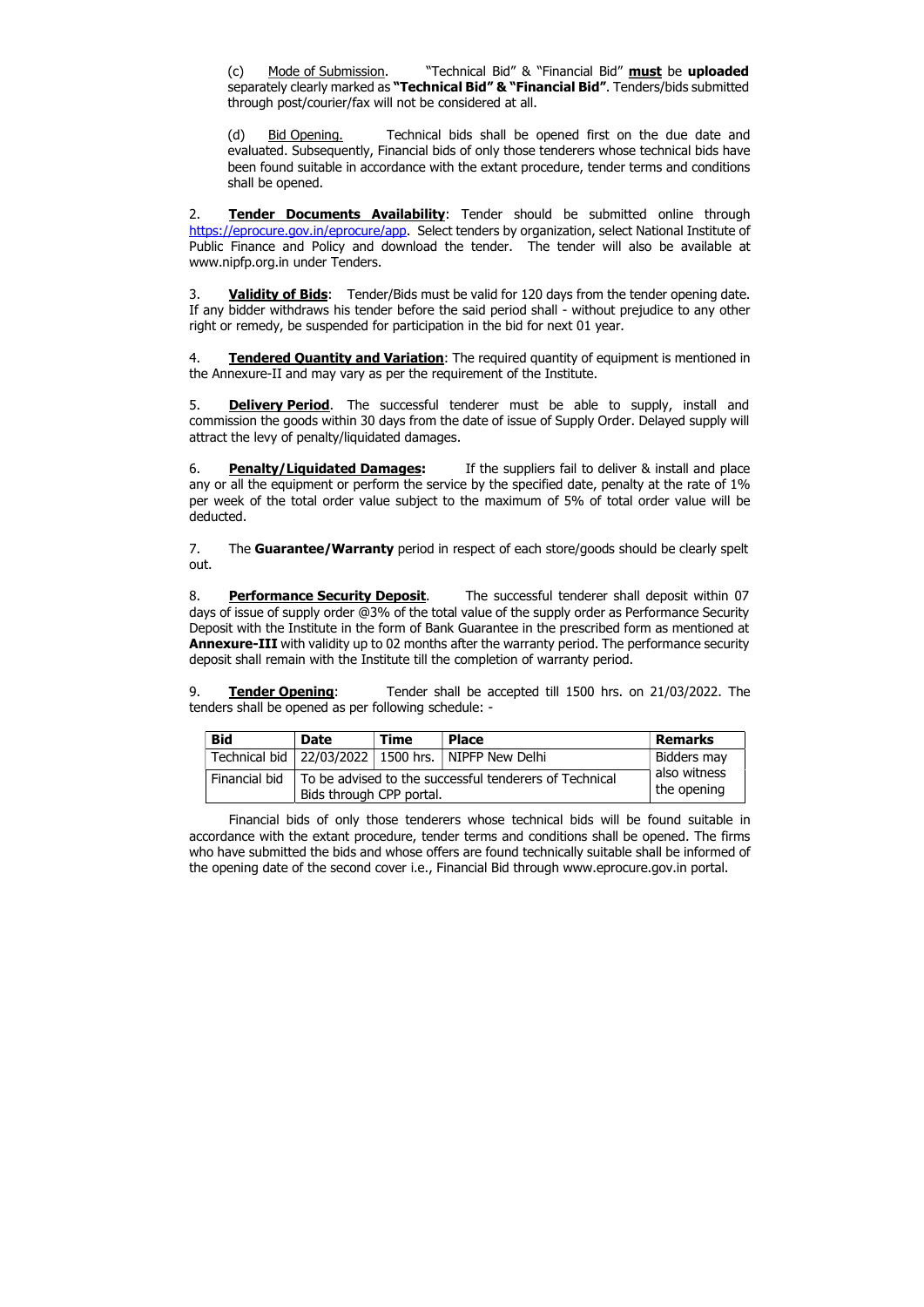# 10. Evaluation of Bids:

- (a) The Purchaser will examine the bids to determine whether:
	- (i) They are complete,
	- (ii) Required documents etc. have been furnished,

(iii) The documents have been properly signed with proper numbering on all documents

(b) Evaluation of bids shall be carried out based on the information furnished by the bidder. The conformity of the bids to the technical specifications and commercial terms and conditions shall be examined.

(c) The Purchaser will examine the bids to determine the correctness of the information furnished by the bidder in its bid. In case any information is found to be incorrect/false, the bid shall be considered as non-responsive.

(d) Purchaser may contact and verify bidder's information, references and data submitted in the bid without further reference to bidders.

(e) Purchaser reserves the right to use and interpret the bids as it may, in its discretion, consider appropriate, when selecting bidders for granting of the letter of intent/ Notification of Award of supply.

(f) Purchaser may waive off any minor infirmity or non-conformity or irregularity in a bid, which does not constitute a material deviation, provided such a waiving, does not prejudice or affect the relative ranking of any bidder.

(g) The purchaser may seek clarification in writing from bidder. Bidder shall be promptly replying within the time limit specified in the clarification from the purchaser.

# 11. Purchaser's right to accept or reject any or all bids.

(a) The Purchaser reserves the right to accept or reject any bid and to annul the bidding process and reject all bids at any time prior to the award of contract, without thereby incurring any liability to the affected Bidder or Bidders or any obligation to inform the affected Bidder or Bidders of the grounds for the Purchaser's action.

(b) The acceptance of tender will rest with the Director, NIPFP New Delhi who does not bind himself to accept the lowest bid and reserves himself the right to reject any or all the tenders received without the assignment of any reason. All the bids in which any of the prescribed conditions are not fulfilled or are incomplete in any respect are liable to be rejected.

(c) Canvassing in connection with tenders is illegal & strictly prohibited and the tenders submitted by the bidders, who resort to canvassing, will be rejected.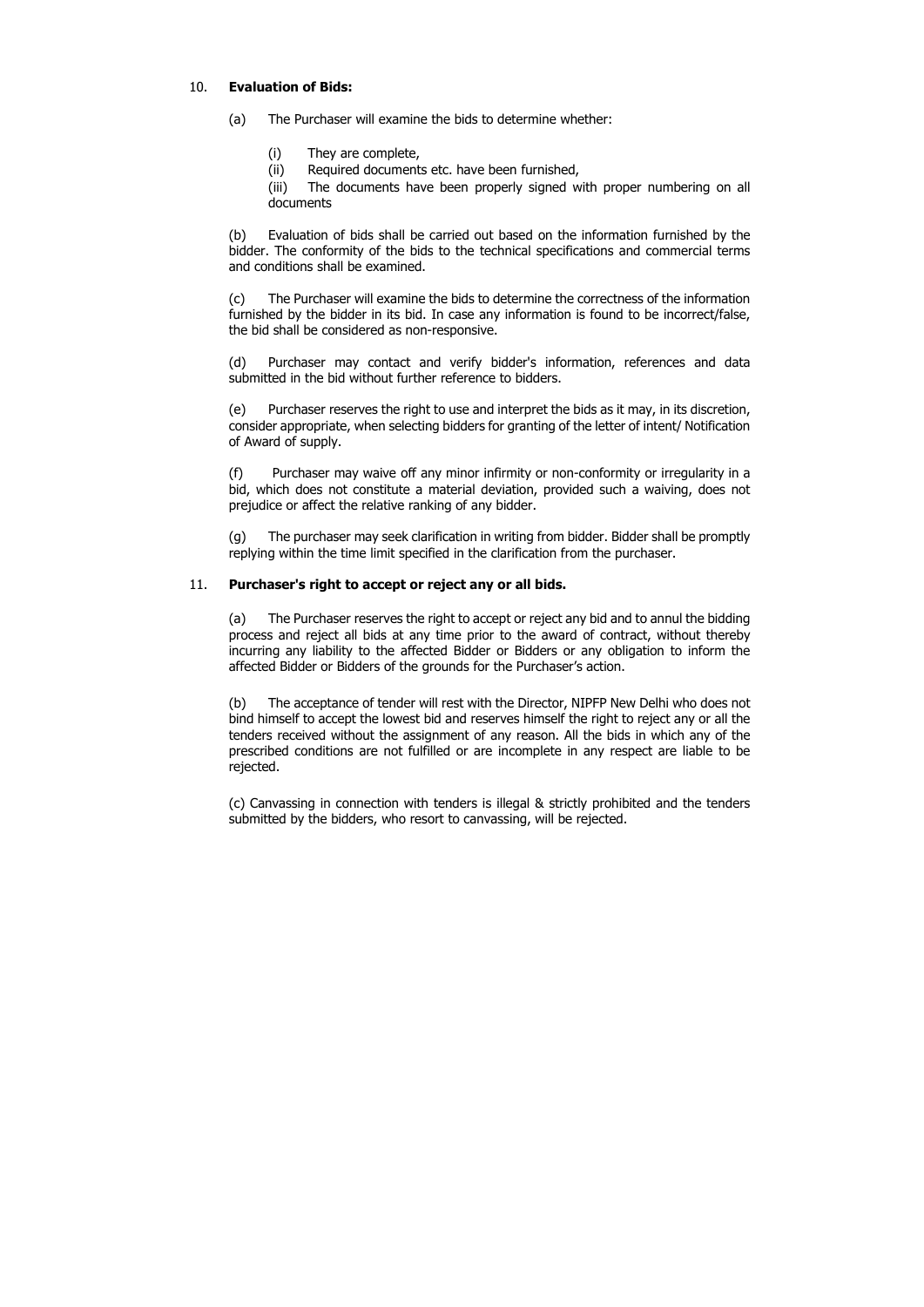# 12. Selection of successful bidder:

(a) Eligible Bidder quoting the least (L1) will be declared as the Successful Lowest Bidder and his offer will be processed further.

(b) In the event of receiving more than one bid quoting the same amount, the final selection of successful bidder shall be made in the following manner: -

(i) The one with the highest turnover during the last 3 years put together;

(ii) If more than one bid having the same total turnover, then the earliest one registered with the Registrar of Companies/Partnership Firms/date of license under the Shops & Establishment Act;

13. **Condition of goods.** The supplier must supply the goods in good condition without any defect whatsoever to the satisfaction of the Centre. Any deviation in the material and the specifications from the accepted terms is liable to be rejected and the suppliers need to supply all the goods in the specified form to the satisfaction / specifications specified in the Letter of Award and demonstrate at their own cost.

(c) Conditions mentioned at Para-B for Purchase preference / restrictions to/of local content and make in India (applicable for all procurement above Rs.5.00 lakh) from Class-I & Class-II Local Suppliers will also be applicable to identify L1 bidder, as the case may be.

14. **Taxes and Duties**. Supplier shall be entirely responsible for all taxes, duties, license fees, etc., incurred until delivery of the Contracted Goods & services to the Purchaser. No tax or duty will be payable by the purchaser/no document will be provided by purchaser for custom clearance etc.

15. **Payment.** 'Advance Payment' is not allowed in any case. 100% payment will be released after completion of the supply, testing, successful installation and commissioning of goods/equipment. Pre-receipted bill in triplicate duly revenue stamped on the name of Director, NIPFP New Delhi shall be furnished by the firm for making payment. GST to be charged as applicable. Firm shall provide mandate form with the bank detail for RTGS/ECS payment in India only.

16. **Settlement of Disputes.** In the event of any dispute or difference(s) between the NIPFP New Delhi and the vendor(s) arising out of non-supply of material or supplies not found according to the specifications or any other cause whatsoever relating to the supply or purchase order before or after the supply has been executed, shall be referred to the Director, NIPFP New Delhi who may decide the matter himself or may appoint arbitrator(s) under the Arbitration and Conciliation Act, 1996. The decision of the arbitrator shall be final and binding on both the parties. All disputes shall be subject to Jurisdiction of Courts at New Delhi only.

**Director**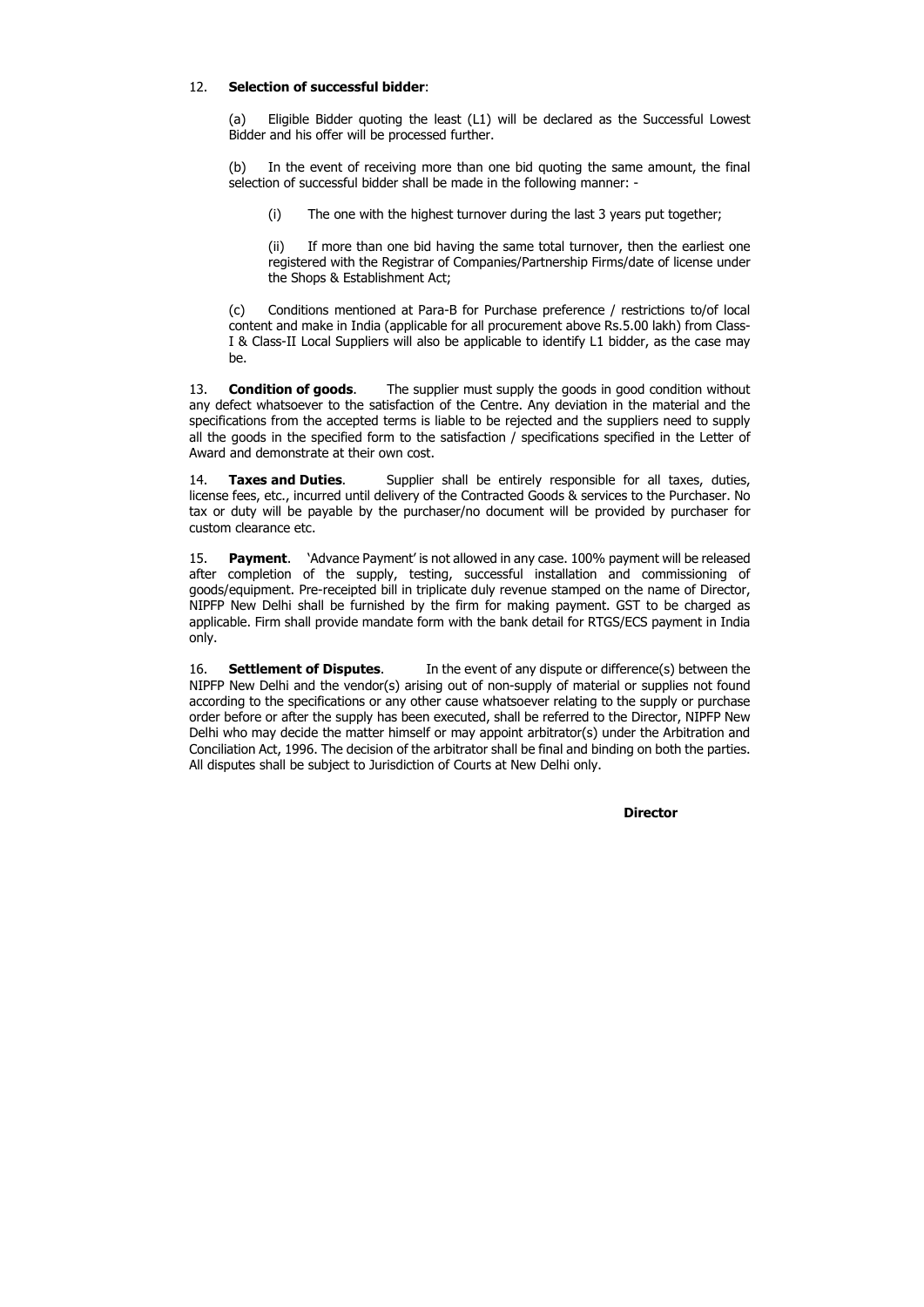Annexure-I

#### TECHNICAL BID PARTICULARS

| 1. | Name of the Tenderer                                                                            |   |
|----|-------------------------------------------------------------------------------------------------|---|
| 2. | Full Address of the tenderer                                                                    |   |
| 3. | Contact details of tenderer<br>(a)Telephone No.<br>(b) Mobile No.<br>(c)Fax No.<br>(d)E-mail id | ٠ |

4. List of Documents enclosed:

7. Detailed specifications of the goods proposed to be supplied by the tenderer (The tenderer must submit the same in the enclosed format only at **Annexure-II**).

| SI.<br>No. | Name of the document                                                                                           | Information to be filled in this<br>column |     |            | Whether photocopies<br>of the documents<br>enclosed (pl. tick) |  |
|------------|----------------------------------------------------------------------------------------------------------------|--------------------------------------------|-----|------------|----------------------------------------------------------------|--|
| (a)        | License/Registration<br>(Number)                                                                               |                                            |     | Yes $/$    | No                                                             |  |
| (b)        | Dealership/Distributorship<br>Certificate (Number)                                                             |                                            |     | Yes        | <b>No</b>                                                      |  |
| (c)        | Supply order completion<br>certificate (Name of the<br>organization, value, supply<br>completion date)         |                                            |     | <b>Yes</b> | <b>No</b>                                                      |  |
| (d)        | Income Tax Return (Annual<br>Income during last 03<br>Financial Years)                                         | 2018-19                                    | Rs. | <b>Yes</b> | <b>No</b>                                                      |  |
|            |                                                                                                                | 2019-20                                    | Rs. |            |                                                                |  |
|            |                                                                                                                | 2020-21                                    | Rs. |            |                                                                |  |
| (e)        | Audited Balance Sheet &<br><b>Profit and Loss Account</b><br>Annual turnover during last<br>03 Financial Years | 2018-19                                    | Rs. | <b>Yes</b> | No                                                             |  |
|            |                                                                                                                | 2019-20                                    | Rs. |            |                                                                |  |
|            |                                                                                                                | 2020-21                                    | Rs. |            |                                                                |  |
| (f)        | Bank Account (Bank Name,<br>Branch & Account No.)                                                              |                                            |     | Yes        | <b>No</b>                                                      |  |
| (g)        | PAN (Number)                                                                                                   |                                            |     | Yes        | No                                                             |  |
| (h)        | <b>GSTIN</b> (Number)                                                                                          |                                            |     | Yes        | No                                                             |  |
| (i)        | TAN (Number)                                                                                                   |                                            |     | Yes        | <b>No</b>                                                      |  |

8. Validity period of the Bid:

9. Warranty/Guarantee period:

10. Additional information, if any proposed to be furnished by the tenderer.

Certificate: Certified that we accept all the terms and conditions of the tender documents.

Date: **Signature of Authorised person** Place: Full name: Full name: Full name: Full name: Designation: Seal: And the contract of the contract of the Seal: Seal: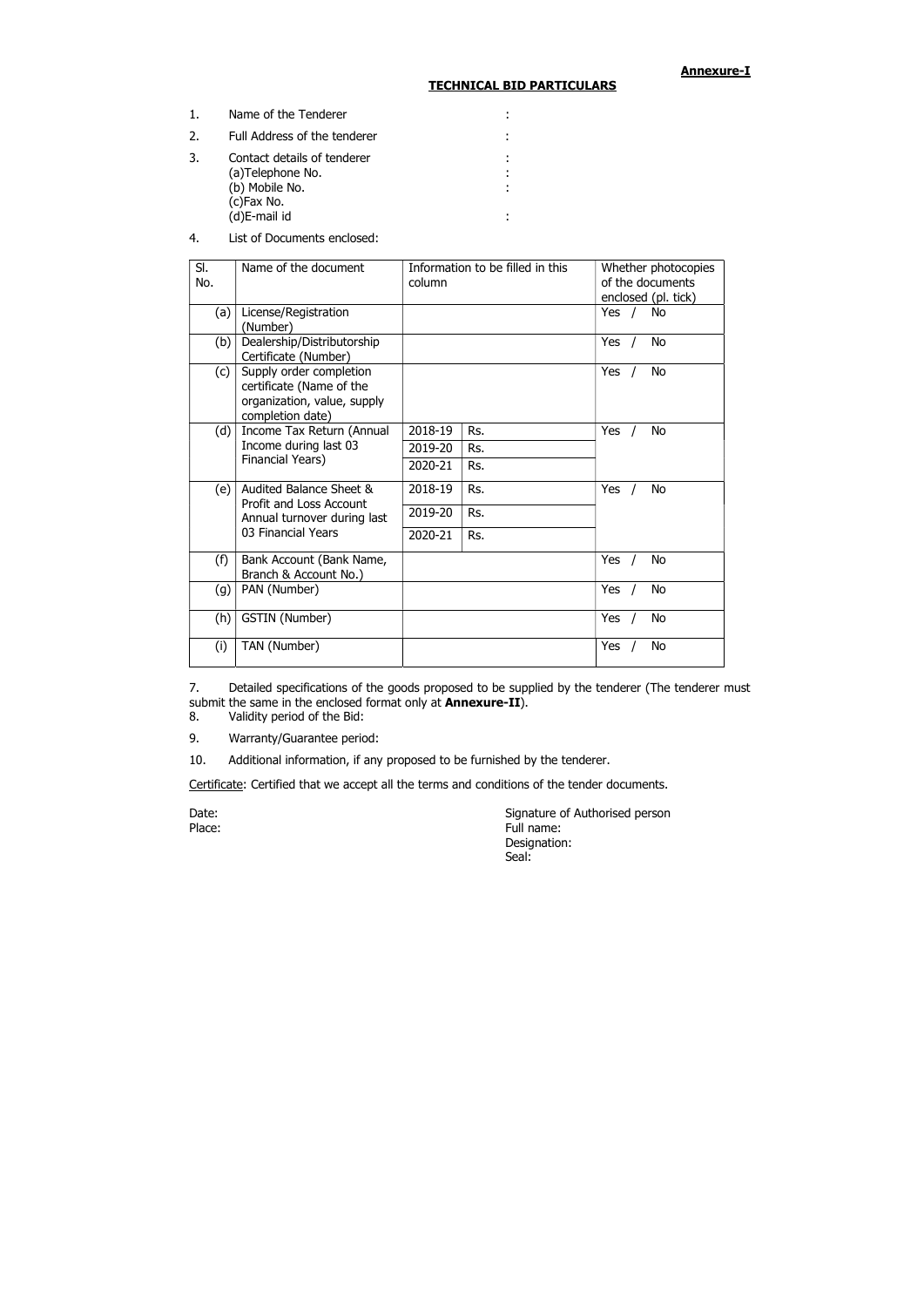# Annexure-II

| <u>Sl.</u><br><u>No.</u> | Description of work                                                                                                                                                                                                                                                                                                                                                                                                                                                                                                                                                                                                                                                                                                                                                                                                                                                                                                                                                                                                                               | <u>Unit</u> | Qty.                 |
|--------------------------|---------------------------------------------------------------------------------------------------------------------------------------------------------------------------------------------------------------------------------------------------------------------------------------------------------------------------------------------------------------------------------------------------------------------------------------------------------------------------------------------------------------------------------------------------------------------------------------------------------------------------------------------------------------------------------------------------------------------------------------------------------------------------------------------------------------------------------------------------------------------------------------------------------------------------------------------------------------------------------------------------------------------------------------------------|-------------|----------------------|
| 01.                      | <b>VARIABLE REFRIGERANT FLOW SYSTEM-SETFREE:</b><br>Supply Installation, Testing & Commissioning of modular type Variable refrigerant<br>Flow/Variable Refrigerant Volume air cooled Outdoor units suitable for cooling and<br>heating, having all hermetically sealed inverter type scroll Compressor(s), minimum two<br>compressors for above 14 HP modules, microprocessor based Controller, top discharge<br>type condensing unit(s), with R 410 A Refrigerant, vibration isolators, with suitable<br>foundation etc. complete as required. The unit shall deliver the rated capacity at AHRI<br>Conditions and work even at 50 C ambient temperature without tripping. The unit shall<br>be suitable to work on $400V + / -10\%$ , 3 Phase, 50Hz AC power supply. The unit shall<br>be filled with first charge of the refrigerant and ready for use as required. The COP at<br>AHRI conditions shall not be less than 3.1 and IEER not less than 6.5. (Existing old<br>plants will be replaced by above new plants)<br>16 HP HEAT PUMP TYPE | Nos.        | 02                   |
| 02.                      | Supply Installation, Testing & Commissioning of following minimum capacity VRV/VRF<br>High wall type indoor unit equipped with washable synthetic media pre-filter, fan section<br>with low noise fan/dynamically balanced blower, multispeed motor, coil section with DX<br>copper coil, electronic expansion valve, outer cabinet, cord less remote control, drain<br>pain, necessary accessories etc., suitable for operation on 230 V + 10%, 50 Hz, single<br>phase AC supply, complete as required. The unit shall have automatic force shut down<br>provision in case of fire on receiving signal from BMS System. The cooling capacity of<br>indoor unit will be at air inlet conditions of 27 Degree C DB and 19 Degree C WB<br>temperature.<br>Hi Wall Indoor Units<br>(a) 1.5 TR - 2 Nos.<br>(b) $2. TR - 5$ Nos.                                                                                                                                                                                                                       | Nos.        |                      |
| 03.                      | Supply Installation, Testing & Commissioning of following minimum capacity and external<br>static pressure VRV/VRF ceiling mounted ductable type indoor unit equipped with<br>washable synthetic media pre-filter, fan section with low noise fan/dynamically balanced<br>blower, multispeed motor, coil section with DX copper coil, electronic expansion valve,<br>corded remote control, outer cabinet, vibration isolators, drain pan, other necessary<br>supports etc., suitable for operation on three/single phase AC supply $415/230$ V + $10\%$ ,<br>50 Hz complete as required. The unit shall have automatic force shut down provision in<br>case of fire on receiving signal from BMS System. The cooling capacity of indoor unit will<br>be at air inlet conditions of 27 Degree C DB and 19 Degree C WB temperature.<br>Ductable Indoor Units<br>5.0 T R Ductable $-5$ Nos.                                                                                                                                                         | Nos.        | 01<br>01<br>01<br>01 |
| 04.                      | Remote Control<br>(a) Cordless remote for Hi wall $-07$ Nos.<br>(b) Corded remote for ductable units $-05$ Nos.                                                                                                                                                                                                                                                                                                                                                                                                                                                                                                                                                                                                                                                                                                                                                                                                                                                                                                                                   | Nos.        |                      |
| 05.                      | <b>REFRIGERANT PIPING WORK</b><br>Supply & Installation of hard/soft copper refrigerant piping, complete with fittings,<br>elbows, bends, supporting arrangement on walls<br>(a) $28.6$ mm $-15$ rmt<br>(b) $25.4$ mm $-5$ rmt<br>(c) $22.2 \text{ mm} - 25 \text{ rmt}$<br>(d) $19.05$ mm $-08$ rmt<br>(e) $15.9$ mm $-$ 40 rmt<br>(f) $12.7 \text{ mm} - 5 \text{ rmt}$<br>(g) $9.53$ mm $-40$ rmt<br>(h) $6.4 \text{ mm} - 10 \text{ rm}$                                                                                                                                                                                                                                                                                                                                                                                                                                                                                                                                                                                                      | Nos.        |                      |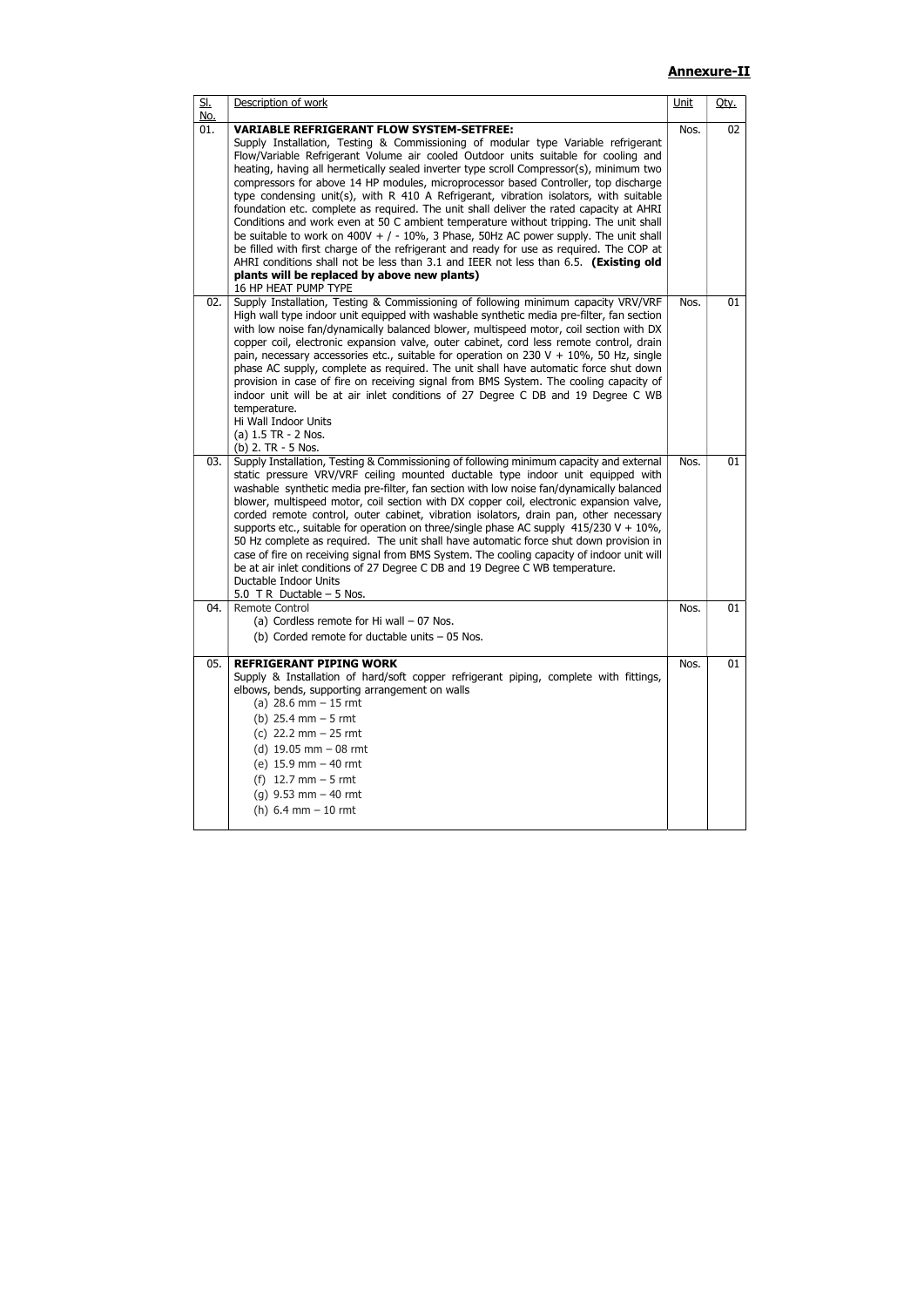| 06. | <b>Insulation for Refrigerant Piping</b>                                                                                                                                                                                                                                                                                                                                                                                                                                                                                                                                                                                                                                                                                                                                                                                                                                    | Nos. | 01 |
|-----|-----------------------------------------------------------------------------------------------------------------------------------------------------------------------------------------------------------------------------------------------------------------------------------------------------------------------------------------------------------------------------------------------------------------------------------------------------------------------------------------------------------------------------------------------------------------------------------------------------------------------------------------------------------------------------------------------------------------------------------------------------------------------------------------------------------------------------------------------------------------------------|------|----|
|     | (a) $28.6$ mm $-15$ rmt                                                                                                                                                                                                                                                                                                                                                                                                                                                                                                                                                                                                                                                                                                                                                                                                                                                     |      |    |
|     | (b) $25.4 \, \text{mm} - 5 \, \text{rmt}$                                                                                                                                                                                                                                                                                                                                                                                                                                                                                                                                                                                                                                                                                                                                                                                                                                   |      |    |
|     | (c) 22.2 $mm - 25$ rmt                                                                                                                                                                                                                                                                                                                                                                                                                                                                                                                                                                                                                                                                                                                                                                                                                                                      |      |    |
|     | (d) $19.05$ mm $-08$ rmt                                                                                                                                                                                                                                                                                                                                                                                                                                                                                                                                                                                                                                                                                                                                                                                                                                                    |      |    |
|     | (e) $15.9$ mm $-$ 40 rmt                                                                                                                                                                                                                                                                                                                                                                                                                                                                                                                                                                                                                                                                                                                                                                                                                                                    |      |    |
|     | (f) $12.7 \text{ mm} - 5 \text{ rmt}$                                                                                                                                                                                                                                                                                                                                                                                                                                                                                                                                                                                                                                                                                                                                                                                                                                       |      |    |
|     | $(g)$ 9.53 mm $-$ 40 rmt                                                                                                                                                                                                                                                                                                                                                                                                                                                                                                                                                                                                                                                                                                                                                                                                                                                    |      |    |
|     | (h) $6.4$ mm $-10$ rmt                                                                                                                                                                                                                                                                                                                                                                                                                                                                                                                                                                                                                                                                                                                                                                                                                                                      |      |    |
|     |                                                                                                                                                                                                                                                                                                                                                                                                                                                                                                                                                                                                                                                                                                                                                                                                                                                                             |      |    |
| 07. | Drain Piping. Rigid PVC piping complete with fittings, supports as per<br>specifications and duly insulated with 6 mm thick closed cell nitrile rubber<br>insulation.<br>(a) 32 mm dia $-50$ rmt                                                                                                                                                                                                                                                                                                                                                                                                                                                                                                                                                                                                                                                                            | Nos. | 01 |
|     | (b) 25 mm dia $-100$ rmt                                                                                                                                                                                                                                                                                                                                                                                                                                                                                                                                                                                                                                                                                                                                                                                                                                                    |      |    |
| 08. | <b>Electrical work</b>                                                                                                                                                                                                                                                                                                                                                                                                                                                                                                                                                                                                                                                                                                                                                                                                                                                      | Nos. | 01 |
|     | (a) Supply, installation, testing and commissioning of electrical panel board<br>including Voltmeter, Ammeter, relay, contactor, suitable capacity ELCB,<br>fuse and wiring complete as required for 16 HP VRV out door unit.<br>-2<br><b>Nos</b><br>(b) Providing and fixing control cum transmission shield Non polar wiring of<br>2 core 0.75 sq mm copper in suitable conduits between indoor and<br>outdoor unit complete as required.<br>100.00 mtrs<br>(c) Providing and fixing PVC insulated control wiring of 2X1.5 sq mm copper<br>wire including connection with the help of thimbles etc.<br>$-100.00$ mtrs<br>(d) Providing and fixing shield wiring of XLP 3.5 core X 16 sq mm copper<br>cable for outdoor unit complete as required including connection.<br>20.00 mtrs<br>(e) MCB, four pole, 63 amp<br>$-6$ No.<br>(f) ELCB three phase, four pole - 4 No. |      |    |
|     | (g) MS Cable tray 6"<br>$-6.00$ mtrs                                                                                                                                                                                                                                                                                                                                                                                                                                                                                                                                                                                                                                                                                                                                                                                                                                        |      |    |
|     | (h) MS Cable tray 8"<br>$-5.00$ mtrs                                                                                                                                                                                                                                                                                                                                                                                                                                                                                                                                                                                                                                                                                                                                                                                                                                        |      |    |
|     | (i) MS Cable tray 12"<br>- 4.00 mtrs                                                                                                                                                                                                                                                                                                                                                                                                                                                                                                                                                                                                                                                                                                                                                                                                                                        |      |    |
|     |                                                                                                                                                                                                                                                                                                                                                                                                                                                                                                                                                                                                                                                                                                                                                                                                                                                                             |      |    |
| 09. | <b>Ducting</b><br>(a) 24 Gauge GI Ducts<br>$-5.00$ sq mtrs                                                                                                                                                                                                                                                                                                                                                                                                                                                                                                                                                                                                                                                                                                                                                                                                                  | Nos. | 01 |
|     | (b) Duct insulation 13 mm<br>- 5.00 sq. mtrs                                                                                                                                                                                                                                                                                                                                                                                                                                                                                                                                                                                                                                                                                                                                                                                                                                |      |    |
|     | $-3.00$ sq.mtrs<br>(c) Canvas connection                                                                                                                                                                                                                                                                                                                                                                                                                                                                                                                                                                                                                                                                                                                                                                                                                                    |      |    |
|     | (d) Grills<br>$-3.00$ sq.mtrs                                                                                                                                                                                                                                                                                                                                                                                                                                                                                                                                                                                                                                                                                                                                                                                                                                               |      |    |
|     |                                                                                                                                                                                                                                                                                                                                                                                                                                                                                                                                                                                                                                                                                                                                                                                                                                                                             |      |    |
| 10. | <b>Earthing</b>                                                                                                                                                                                                                                                                                                                                                                                                                                                                                                                                                                                                                                                                                                                                                                                                                                                             | Nos. | 01 |
|     | (a) Earth continuity copper conductor of 2x8 SWG<br>copper wire between panel equipment etc.<br>complete as required.<br>50.00 mtrs<br>(b) Providing and fixing of copper earth plate<br>of 600mmx600mmx3mm thick including char<br>coal and salt complete as required.<br>- 2 Sets<br>(c) Providing and fixing of 25 X 3 mm thick copper strip<br>from earth pit to panel complete as required - 20.00 mtrs                                                                                                                                                                                                                                                                                                                                                                                                                                                                |      |    |
|     |                                                                                                                                                                                                                                                                                                                                                                                                                                                                                                                                                                                                                                                                                                                                                                                                                                                                             |      |    |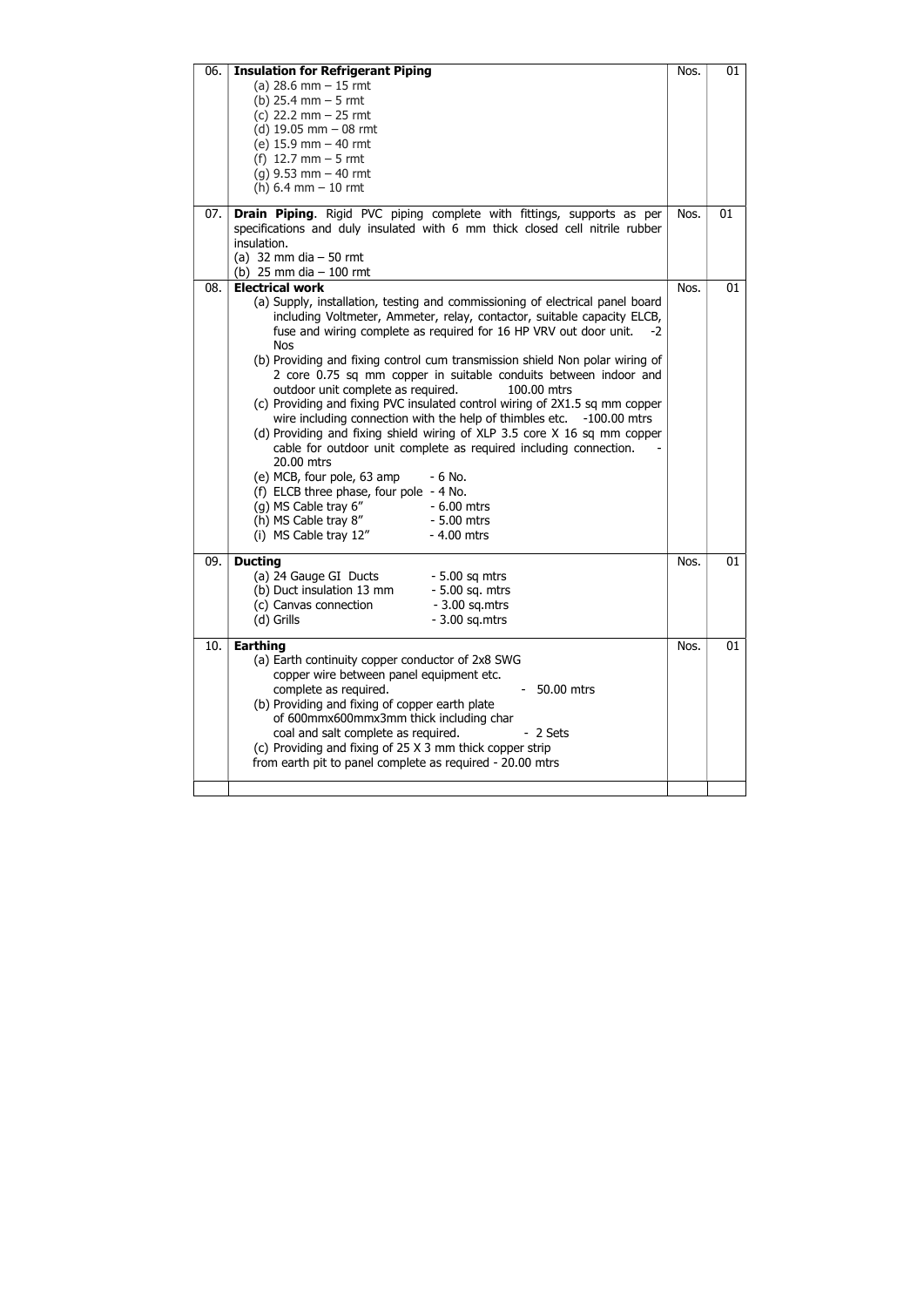#### Form of Performance Guarantee / Bank Guarantee Bond

(to be submitted in the non-judicial stamp paper of Rs.100/- to be purchased in the name of the issuing bank)

In consideration of the National Institute of Public Finance and Policy New Delhi (hereinafter called "NIPFP, New Delhi") having offered to accept the terms and conditions of the proposed agreement between NIPFP, New Delhi and …………………………………………………………. having its registered office at ………………………………………………………… ……….……………………………………………... (hereinafter called "the said Supplier") for the Supply of …………… Nos. of equipment of ………………………… Make (hereinafter called "the said agreement") vide NIPFP, New Delhi Supply Order No. …………………………………………………………………. dated …………………………………. having agreed to production of an irrevocable Bank Guarantee for Rs………………………… (Rupees ……………………………………………………… only) as a security/guarantee from the Supplier for compliance of his obligations in accordance with the terms and conditions in the said agreement.

1. We, we we we we we were the referred to as "the Bank") hereby undertake to pay to NIPFP, New Delhi an amount not exceeding Rs…………………………. (Rupees ……………………………………………………………………. only) on demand by the NIPFP, New Delhi.

4. We, \_\_\_\_\_\_\_\_\_\_\_\_\_\_\_\_\_\_\_\_\_\_\_\_ (indicate the name of the Bank) further agree that the guarantee herein contained shall remain in full force and effect during the period that would be taken for the performance of the said agreement and that it shall continue to be enforceable till all the dues of NIPFP, New Delhi under or by virtue of the said agreement have been fully paid and its claims satisfied or discharged or till Director on behalf of the NIPFP, New Delhi certified that the terms and conditions of the said agreement have been fully and properly carried out by the said Supplier and accordingly discharges this guarantee.

2. We, \_\_\_\_\_\_\_\_\_\_\_\_\_\_\_\_\_\_\_\_\_ (indicate the name of the Bank) do hereby undertake to pay the amounts due and payable under this guarantee without any demure, merely on a demand from NIPFP, New Delhi stating that the amount claimed as required to meet the recoveries due or likely to be due from the said Supplier. Any such demand made on the bank shall be conclusive as regards the amount due and payable by the bank under this Guarantee. However, our liability under this guarantee shall be restricted to an amount not exceeding Rs………………………………. /- (Rupees ………………….…………………………………………………… only).

3. We, the said bank further undertakes to pay NIPFP, New Delhi any money so demanded notwithstanding any dispute or disputes raised by the supplier in any suit or proceeding pending before any court or Tribunal relating thereto, our liability under this present being absolute and unequivocal. The payment so made by us under this bond shall be a valid discharge of our liability for payment there-under and the Supplier shall have no claim against us for making such payment.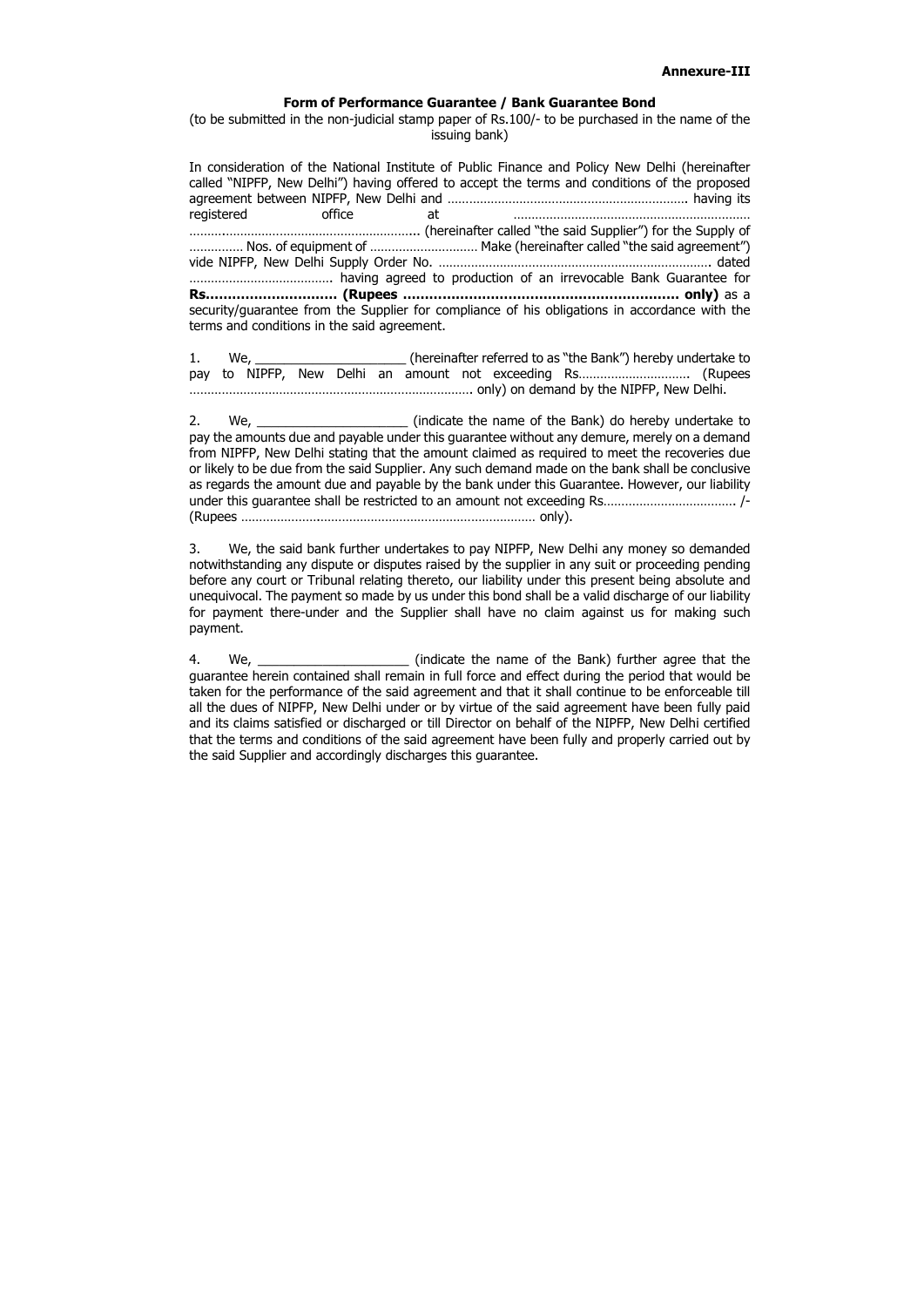5. We, we, the state of the name of the Bank) further agree with NIPFP, New Delhi that NIPFP, New Delhi shall have the fullest liberty without our consent and without affecting in any manner our obligation hereunder to vary any of the terms and conditions of the said agreement or to extend time of performance by the said Supplier from time to time or to postpone for any time or from time to time any of the powers exercisable by NIPFP, New Delhi against the said Supplier and to forbear or enforce any of the terms and conditions relating to the said agreement and we shall not be relieved from our liability by reason of any such variation, or extension being granted to the said Supplier or for any forbearance, act of omission on the part of NIPFP, New Delhi or any indulgence by NIPFP, New Delhi to the said Supplier or by any such matter or thing whatsoever which under the law relating to sureties would, but for this provision, have effect of so relieving us.

7. We, \_\_\_\_\_\_\_\_\_\_\_\_\_\_\_\_\_\_\_\_\_\_\_\_\_\_ (indicate the name of the Bank) lastly undertake not to revoke this guarantee except with the previous consent of NIPFP, New Delhi in writing.

6. This guarantee will not be discharged due to the change in the constitution of the Bank or the Supplier.

8. This guarantee shall be valid up to ……………………… unless extended on demand by NIPFP, New Delhi. Notwithstanding anything mentioned above, our liability against this guarantee is restricted to Rs………………… (Rupees ……………………………………………only) and unless a claim in writing is lodged with us within six months of the date of expiry or the extended date of expiry of this guarantee all our liabilities under this guarantee shall stand discharged.

9. Dated the \_\_\_\_\_\_ day of \_\_\_\_\_\_\_\_\_ for \_\_\_\_\_\_\_\_\_\_\_\_\_\_\_\_\_\_\_\_\_\_\_\_\_\_\_\_ (indicate the name of the Bank).

Signature of the bank......................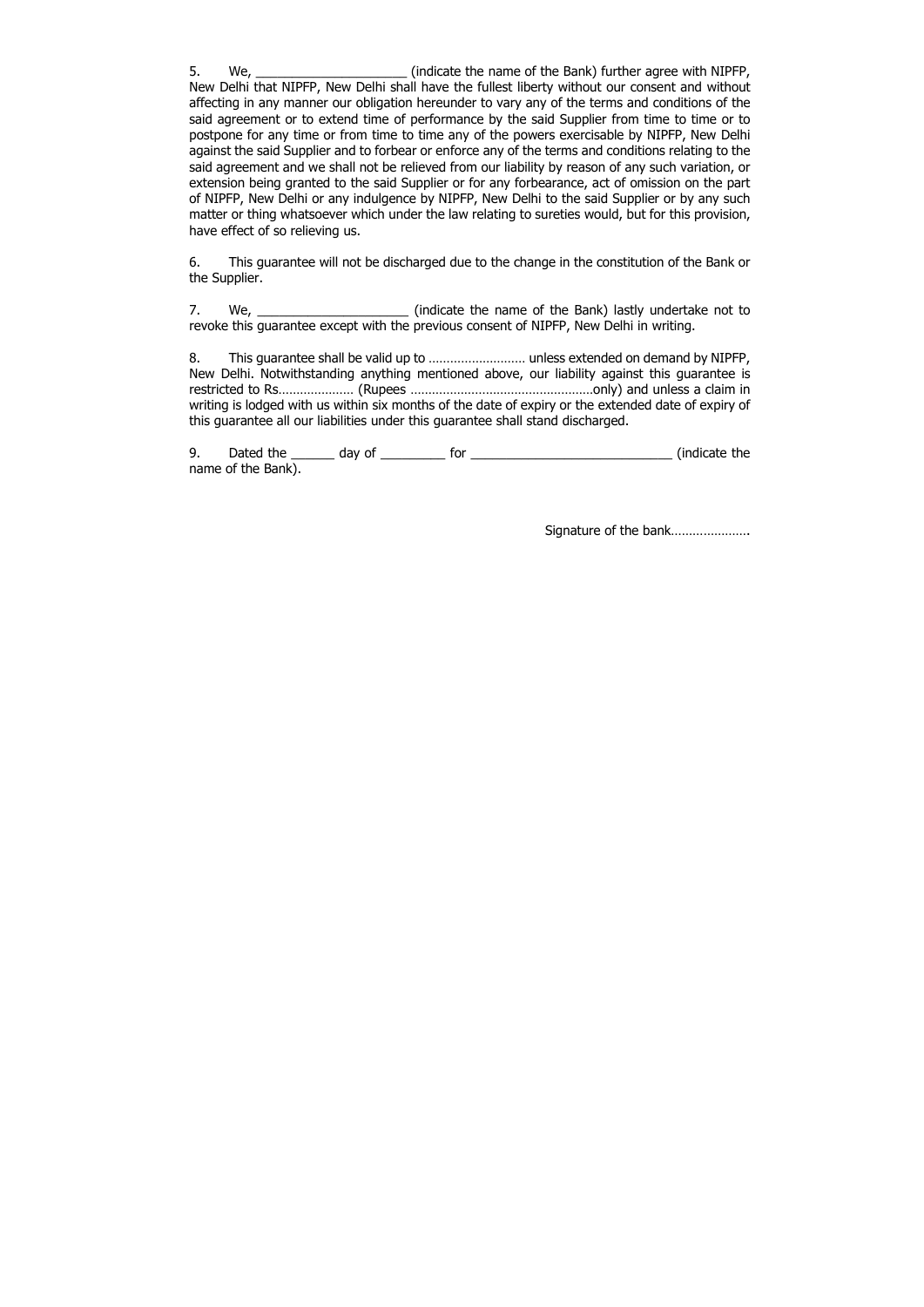## Format for Self-Certification by Vendor/Firm Regarding Local Content (LC) of Products, Services or Works

1. It has been certified that the item(s)………………………………. against tender No. ……………… is/are proposed to supply has local content (i) equal to or more than 50% and we are Class-I local supplier / (ii) more than 20% but less than 50%, and we are Class-II local supplier / (iii) less than 20% and we are Non- local supplier (Please strike out which is not applicable).

4. That in the event of the Local Content of the Product/Services/Works mentioned herein is found to be incorrect and not meeting the prescribe Local Content norms, based on the assessment of an authority so nominated by NIPFP, New Delhi and l will be liable for action as under clause 9 (f) of Public Procurement (Preference to Make in India) Order 2017-Revison, circulated vide Order No.P-45021/2/2017-PP (BE-II) dated 16<sup>th</sup> September 2020.

### Date: Signature of the Tenderer/CA

2. That the information furnished herein after is correct to best of my knowledge and belief and I undertake to produce relevant records before the procuring entity, or any other authority so nominated by NIPFP, New Delhi for the purpose of assessing the Local Content (LC).

Note: In case of procurement value more than Rs.10.00 crores, this certificate to be signed by statutory auditor or cost auditor or Cost/chartered accountant (CA).

3. That the Local Content for all inputs which constitute the said Product/Services/Works has been verified by me and I am responsible for the correctness of the claims made therein.

### (To be verified by the Purchase Committee while evaluation of technical Bid)

1. This is to certify that the bidder's above-mentioned declaration is correct/in correct.

2. The indented item(s) are not available for supply with Class I/ Class II supplier.

3. Item(s) are not notified by the nodal ministry of the item as "there is sufficient local capacity/competition is available"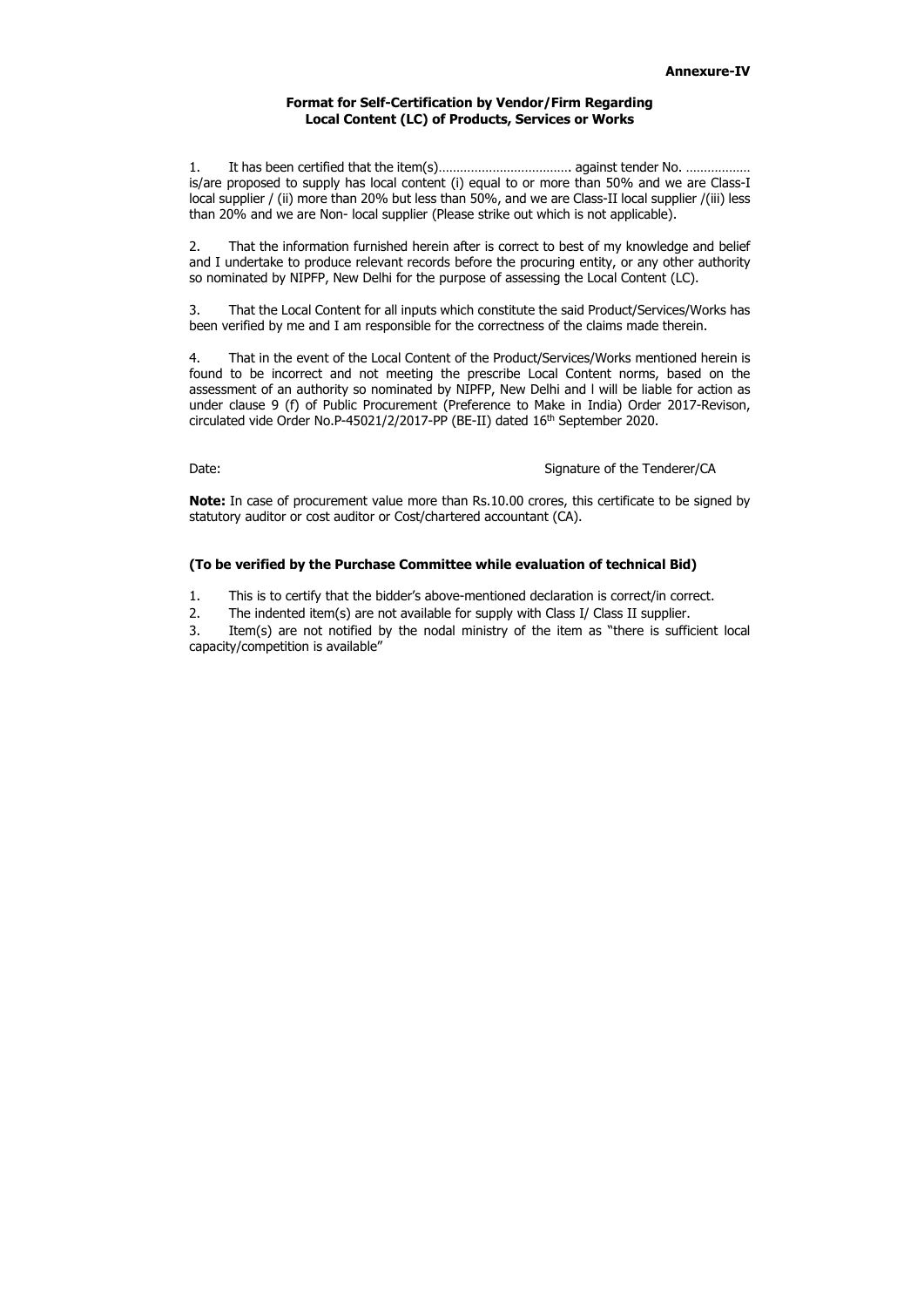#### CERTIFICATE & DECLARATION (to be given on Agency's letterhead)

1. I/We have downloaded/obtained the tender documents (s) for the above-mentioned tender/work from e-procurement website as per your advertisement.

2. I/We hereby certify the I/We have ready the entire terms and conditions of the tender documents (including all documents like Annexure(s), Schedule(s) etc., which form part of the contract agreement and I/We shall abide hereby by the terms/conditions/clauses contained therein.

3. The corrigendum(s) issued from time to time by your department/ organization too has also been taken into consideration, while submitting this acceptance letter.

4. I/We hereby unconditionally accept the tender conditions of above-mentioned tender document(s)/corrigendum(s) in its totality/entirety.

5. In case it is established that any information provided by us is false / misleading or in the circumstances where it is found that we have made any wrong claims, we are liable for forfeiture of SD and or any penal action and other damages including withdrawal of all work / purchase orders being executed by us. Further NIPFP, New Delhi is also authorized to blacklist our firm/company/agency and debar us in participating in any tender/bid in future.

6. I / We assure the Institution that neither I / We nor any of my / our workers will do any act(s) which are improper / illegal during the execution in case the tender is awarded to us.

7. Neither I / We nor anybody on my / our behalf will indulge in any corrupt activities / practices in my / our dealing with the Institution.

8. Our Firm/ Company/ Agency has not been blacklisted or banned by any Govt. Department (Central/State), PSU, University, Autonomous Institute (Central/State).

9. I/We certify that all information furnished by our Firm is true and correct and in the event that the information is found to be incorrect/untrue or found violated, then your institution shall without giving notice or reason therefore or summarily reject the bid or terminate the contract, without prejudice to any other rights or remedy.

Date: Signature of the Tenderer Place: Stamp Stamp Stamp Stamp Stamp Stamp Stamp Stamp Stamp Stamp Stamp Stamp Stamp Stamp Stamp Stamp Stamp Stamp Stamp Stamp Stamp Stamp Stamp Stamp Stamp Stamp Stamp Stamp Stamp Stamp Stamp Stamp Stamp Stamp Stamp Stamp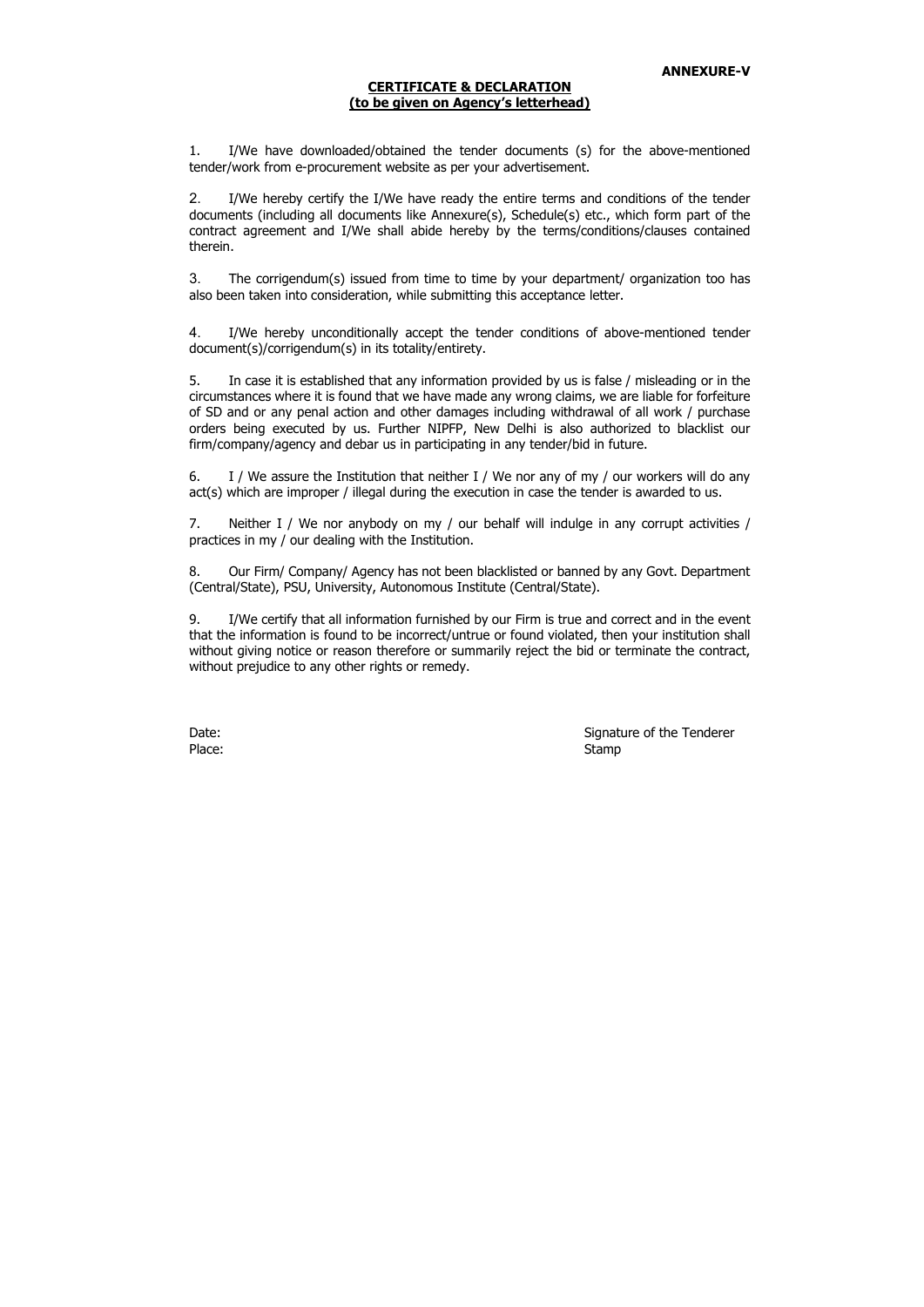#### Format for Self-Certification by Vendor/Firm (GOI Om No. F.No.6/18/2019-PPD dated 23rd July 2020)

It has been certified that (i) my firm does not belongs to a country which shares a land border with India. / (ii) my firm belongs to country……………….……… which shares a land border with India and my firm is registered with the Registration Committee constituted by the Department for Promotion of Industry and Internal Trade (DPIIT) as per GOI O.M. No. F.No.6/18/2019-PPD dated 23rd July 2020 vide Registration No. …………………………. (Please strike out which is not applicable). Please find enclosed the registration certificate from the authority concerned and the country of operation.

Date: Signature of the Firm/Bidder

#### To be verified by the technical evaluation committee while evaluation of technical Bid

"We have read the clause regarding restrictions on procurement from a bidder of a country which shares a land border with India; I certify that this bidder is not from such a country or, if from such a country, has been registered with the DPIIT".

We hereby certify that this bidder fulfils all requirements in this regard and is eligible to be considered.